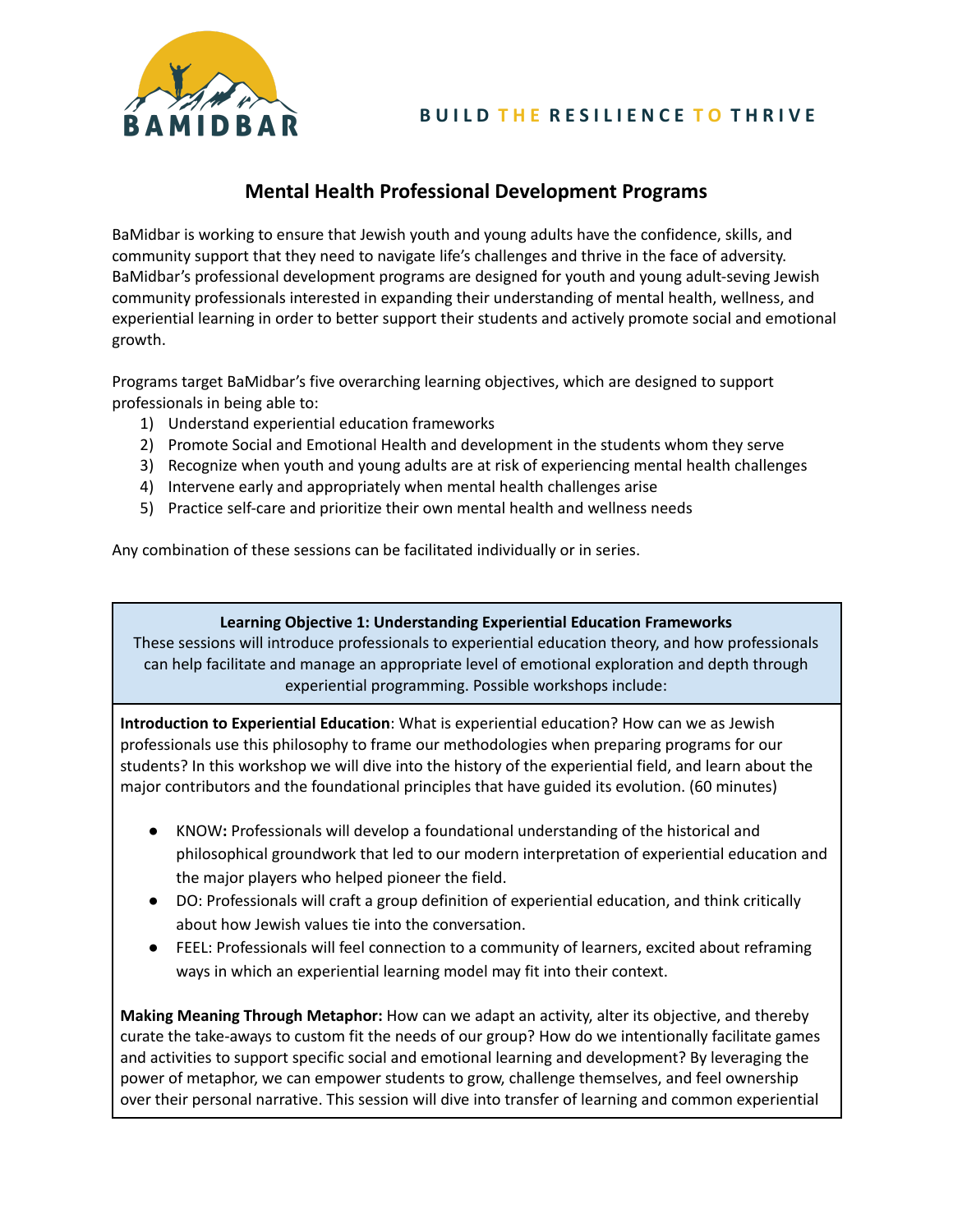metaphors, and explore how educators might be able to apply these concepts to Jewish ritual and practice to guide students' experience towards intentional personal growth. (90 minutes)

- KNOW: Professionals will be able to describe the three types of Transfer of Learning: specific, nonspecific, metaphoric.
- DO: Professionals will practice shaping programs, activities, and ritual to reflect the needs of the group and deeper outcomes.
- FEEL: Professionals will feel empowered to expand their toolbox, not by adding more tools, but by learning how to use the tools they already have in new and creative ways.

## **Learning Objective 2: Promoting Social and Emotional Health**

Through an understanding of social and emotional learning, professionals will promote healthy social and emotional development in the students they serve. Possible workshops include:

**Whole Health Wellness:** What is "whole-health wellness"? What does Judaism have to say about it? In what ways can Judaism serve as a protective factor, reducing mental health challenges? Are there ways in which Jewish practices make it more difficult to maintain mental health and wellness? How do we bring a wellness lens to our understanding of Jewish tradition and our creation of programming? (60 minutes)

- KNOW: Professionals will be able to approach mental health through a multi-dimensional wellness lens, and gain an understanding as to a) why we and/or our students might find ourselves struggling with mental health, and b) how prioritizing wellness in multiple areas of our lives (social, emotional, physical, spiritual etc.) can help our mental health.
- DO: Professionals will explore ways in which they might be able to support student wellbeing through promoting protective factors and mitigating possible risk factors present in classroom and Jewish environments.
- FEEL: Professionals will feel empowered to diversify and support their own and their students' access to multiple areas of wellness.

**Empowering Youth and Young Adults:** Before we can positively impact student motivation, we need to understand what it is and how it works. This workshop explores the self-determination theory of motivation, and discusses the importance of three psychological needs (competence, relatedness and autonomy) in motivating our students and offers practical strategies that help professionals build motivation and empower youth and young adults. (90 minutes)

- KNOW: Professionals will learn a framework to understand motivation and will be able to name the basic psychological needs according to self-determination theory.
- DO: Professionals will apply knowledge of the basic psychological needs of self determination theory to develop strategies that will support student engagement.
- FEEL: Professionals will feel empowered to motivate students to engage in the programs that they offer and feel supported in better understanding how or why student motivation may fluctuate throughout the year.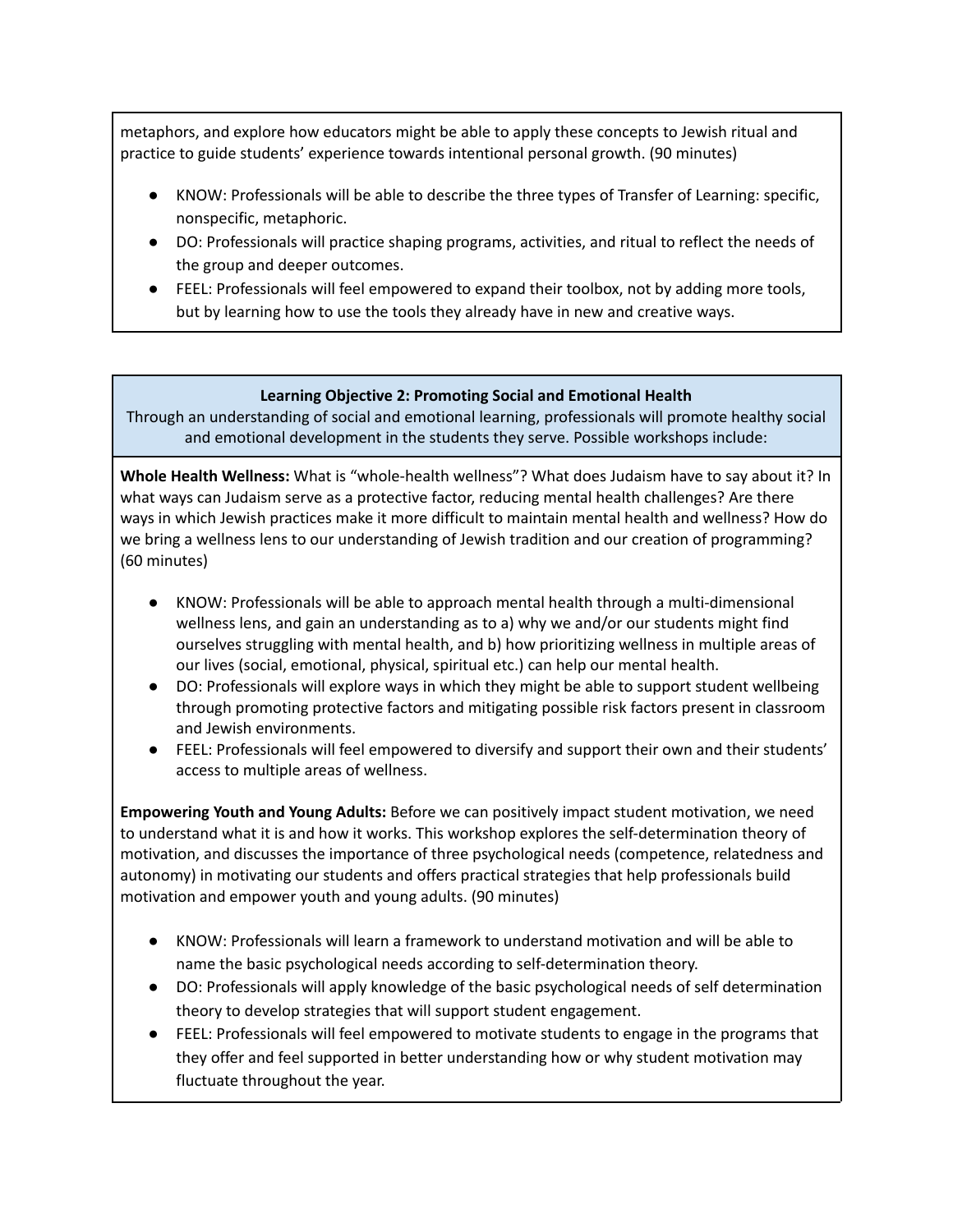**Facilitating for Resilience:** The history of the Jewish people is a narrative of resilience, but what does that mean and where does resilience come from? Using the story of the Exodus and research from Harvard University, this program offers tangible definitions and frameworks to understand resilience. Together we will explore key factors whose presence have proven to increase our ability to persist in the face of adversity, and share tools that can help strengthen those factors in the students whom we serve. (90 minutes)

- KNOW: Professionals will be able to explain what resilience is and what four factors help develop resilience.
- DO: Professionals will explore what it would take to construct an environment conducive to building resilience, and discuss what it would take and look like to apply those ideas in their particular context.
- FEEL: Professionals will feel capable of teaching and incorporating skills that bolster student resilience.

#### **Learning Objective 3: Recognizing Mental Health Challenges**

These sessions will help professionals recognize when the students they serve are at risk of experiencing mental health challenges. Possible workshops include:

**Understanding Stress, Anxiety, and the Current Moment:** While stress and anxiety have always been present, we are going through a uniquely stressful moment in time. What are stress and anxiety, and how do they impact teens and young adults? How do we mitigate the impacts of stress, and help teens and young adults expand their "resilience zone?" This session will provide a theoretical framework to understand the impact of stress on our mind and body, and will provide strategies professionals can take to create stress-informed, supportive environments. (90 minutes)

- KNOW: Professionals will build a foundational understanding of stress, anxiety and trauma and be able to describe and recognize their implications in various settings.
- DO: Professionals will be able to integrate knowledge of the neurosequential model into their facilitation technique in order to help students regulate stress and expand their resilient zone.
- FEEL: Professionals will feel empowered to focus on stress regulation in efforts to better support all brains.

**Building Trauma-Sensitive Environments:** Being Trauma-Informed does not mean we are providing therapy. Being Trauma-Informed means we are sensitive to the life experiences of the people we work with. This workshop creates a foundation for professionals by answering the following questions: What is trauma? How does trauma impact us? What makes an environment trauma-informed? How do we facilitate experiences that accommodate the needs of students who have experienced trauma? ( 90 minutes \**This content can be expanded into a multi-session systems-wide workshop that supports institutions in examining how they might better design all aspects of their organizational structure to be sensitive to the mental health needs of their community.*)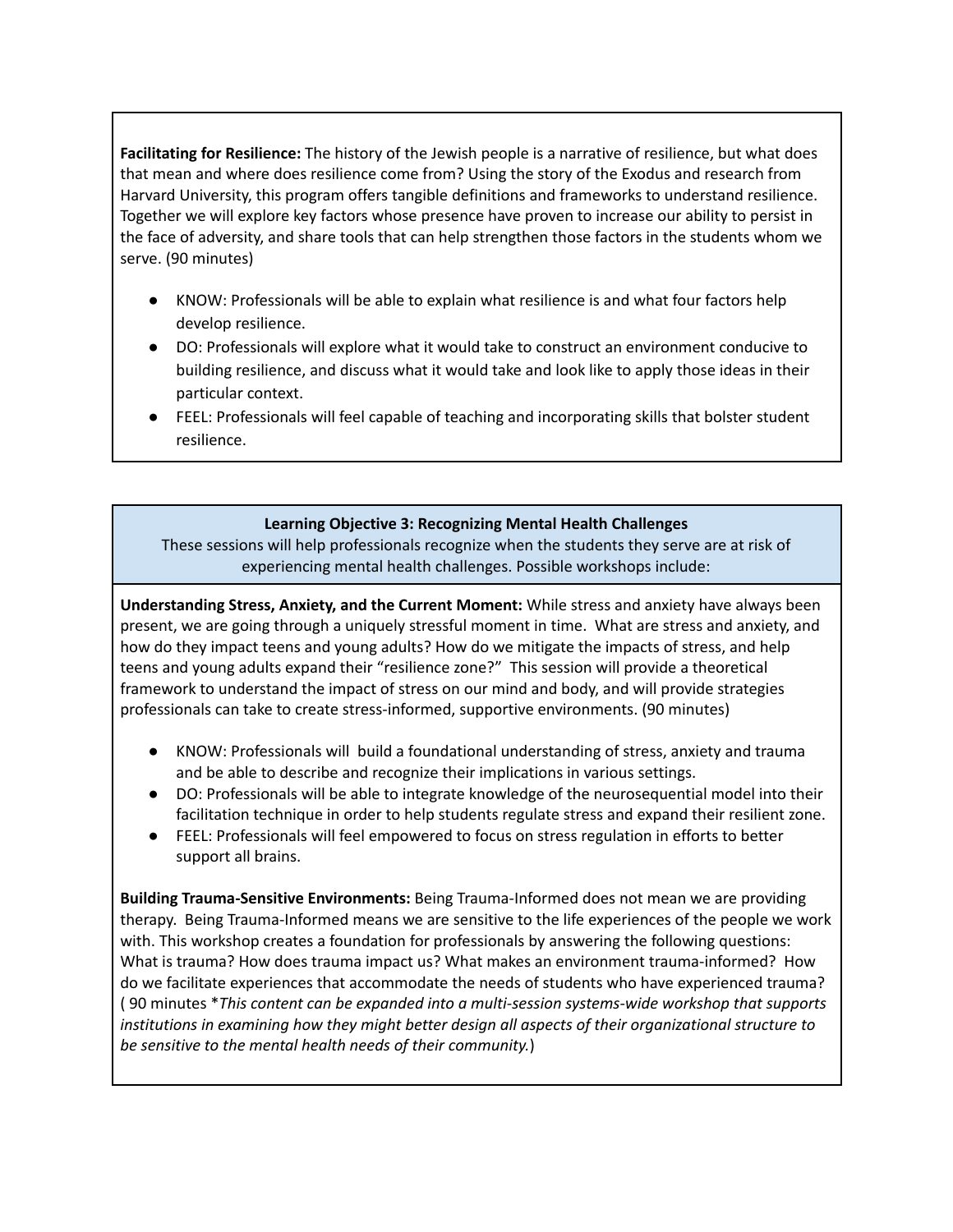- KNOW: Participants will be able to describe and recognize the 4 R's of a trauma sensitive environment.
- DO: Participants will begin to develop action plans to implement a trauma sensitive approach within the scope of their role and context.
- FEEL: Professionals will feel empowered to begin integrating Trauma-Informed principles into the structure of their day to day.

**Introduction to Emerging Adulthood:** Emerging adulthood is both an incredible adventure and a scary endeavor. For professionals working with this population, supporting emerging adults can be challenging. How can an understanding of this developmental stage help us better anticipate and support students' needs? What student behaviors are developmentally appropriate and what is unhealthy during this time of life? (60 minutes)

- KNOW: Professionals will develop a clear language and framework to understand the features and markers of emerging adulthood as a distinct life phase.
- DO: Professionals will explore how what we know of our students informs student needs and how they can play a role in helping to answer critical life stage questions.
- FEEL: Professionals will feel connected and tuned in to their students, so they can build empathy by knowing who they are and where they are in life.

## **Learning Objective 4: Early and Appropriate Intervention**

These sessions will give professionals the knowledge, skills, and confidence to intervene early and appropriately when there are mental health challenges. Possible workshops include:

**Communication Tools for Building Empathy and Rapport:** Empathy and rapport are frequently connected to important outcomes in personal growth environments; however, they are rarely topics or skills that are effectively taught to new professionals. How can we use verbal and nonverbal communication strategies to align with our students? What is empathy? How do we respond empathetically when an individual shares a struggle? How can applying empathy help us build rapport with the students that we work with? Why is this important? How can this information help us through tough conversations? This session will give professionals the knowledge, skills, and confidence to communicate empathetically with students, and will explore specific strategies to connect students who are struggling with outside resources. (90 minutes)

- KNOW: Professionals will be able to explain why empathy and rapport are so critical for connecting with young adults who may be struggling.
- DO: Professionals will practice specific communication skills that allow for greater connection and cultivate rapport.
- FEEL: Professionals will feel as though they have agency to engage effectively with students.

**Motivational Interviewing:** What is motivational interviewing? How can we use it effectively in order to support students through their individual change process? (90 minutes)

● KNOW: Professionals will be able to describe motivational interviewing. They will learn the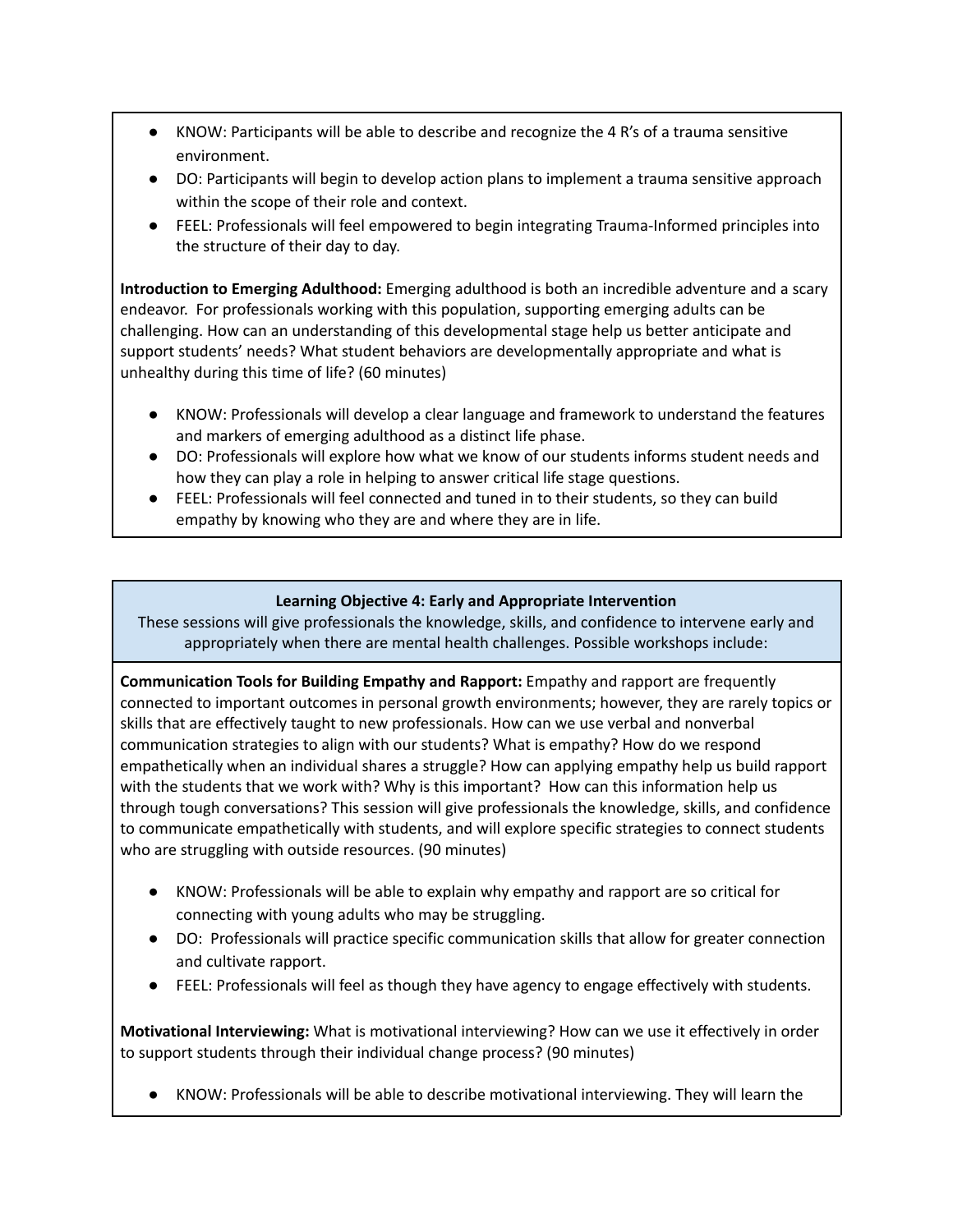stages of change and understand how they might apply this knowledge in their particular context.

- DO: Professionals will practice motivational interviewing and implement OARS core skills in role playing exercises.
- FEEL: Professionals will feel confident in knowing their role and helping students make positive change in their lives.

**Suicide Prevention:** The QPR Institute has a mission to reduce suicidal behaviors and save lives by providing innovative, practical and proven suicide prevention training. This 60-minute certification program outlines three steps - question, persuade, refer - that anyone can learn and use in a crisis situation to help prevent suicide and save lives. Participants will receive a certificate that remains active for two years. (60 minutes)

- KNOW: Professionals will be able to accurately assess the threat of suicide and know the steps to take when they think an attempt at suicide may be imminenet.
- DO: Professionals will practice intervening and asking questions in order to prevent potential suicides
- FEEL: Professionals will feel equipped and empowered to intervene when they may be working with someone who is at risk for self-harm or suicidal behavior, and confident that they can find and access additional help as needed.

## **Learning Objective 5: Self-Care for Professionals**

These sessions will help professionals practice self-care and create cultures of support amongst their staff team. Possible workshops include:

**Building Staff Motivation and Empowerment:** In trying times and sustained challenging circumstances, many professionals develop an overwhelming combination of stress, frustration and disconnection with the passion and joy they used to associate with their work. This webinar will use Self-Determination Theory - a model of motivation - to understand the core psychological needs that are affected by the radical changes we are seeing in our workplaces. We will approach loss of motivation, identity, and drive as an understandable response to an environment that limits professionals' sense of independence, competence, and connection. This webinar will offer professionals simple, yet effective, strategies to understand and address the challenging effects of our changing world on workplace motivation and passion amongst staff. (90 minutes)

- KNOW: Professionals will learn a framework to understand motivation and will be able to name the basic psychological needs according to self-determination theory.
- DO: Professionals will apply knowledge of the basic psychological needs of self determination theory to develop strategies that will support teacher motivation and wellbeing.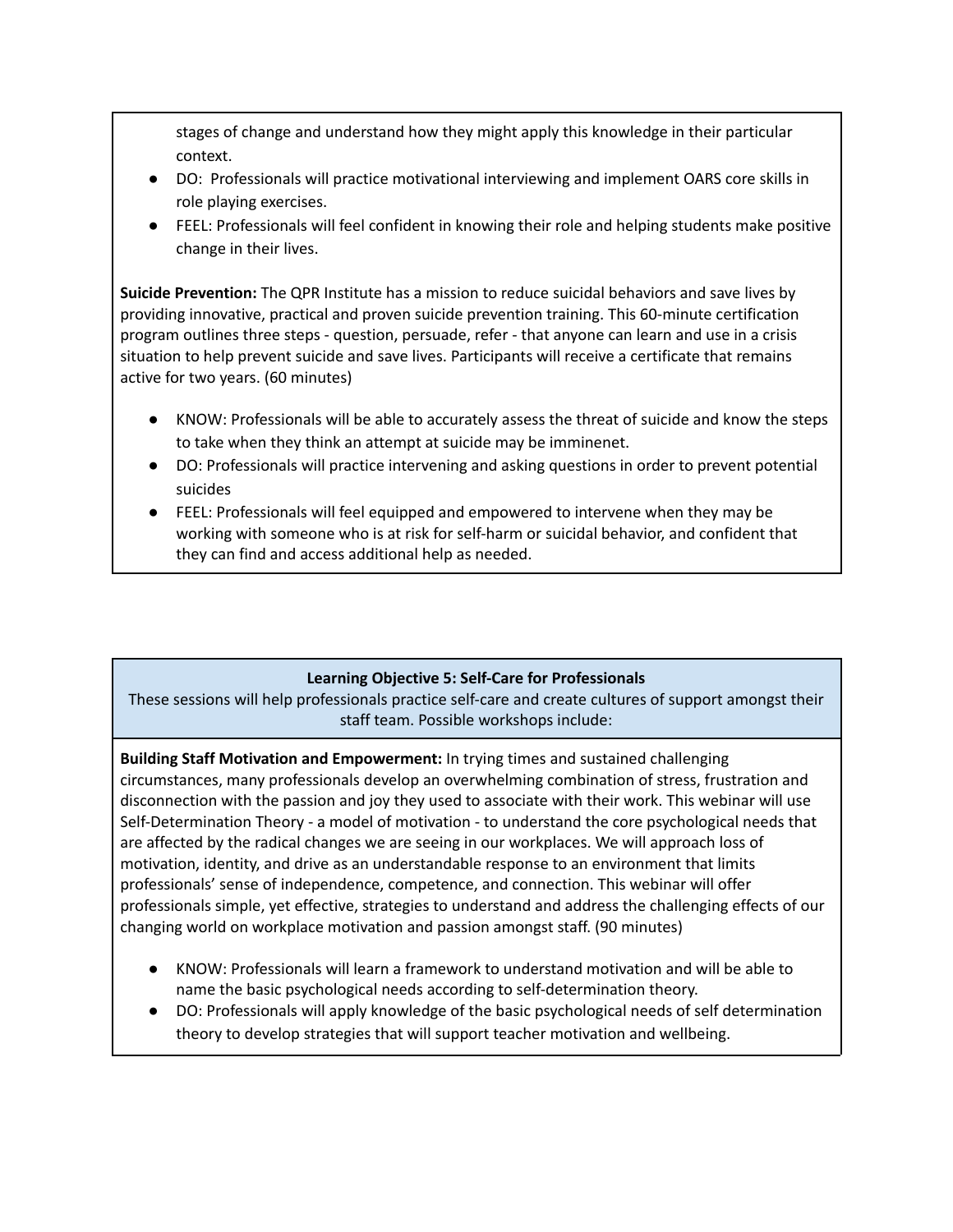FEEL: Professionals will feel empowered in understanding the impacts of COVID-19 on teacher motivation and optimistic about their ability to use that understanding to better support teachers during this time.

**Vicarious Trauma and Compassion Fatigue:** Commonly referred to as "compassion fatigue," what happens when the stress of working in the midst of others' stress and trauma begins to impact our own mental health? This workshop helps professionals learn the causes and effects of compassion fatigue and secondary trauma, and offers coping strategies, warning signs, and action plans to help minimize compassion fatigue. The workshop will help professionals personally answer the question: How do we balance our ability to empathize and be compassionate with others with our need to protect and sustain ourselves as professionals? In understanding compassion fatigue, we can also think about ways we might apply that knowledge in creating programming for students and staff. (90 minutes)

- KNOW: Professionals will be able to define and understand compassion fatigue and secondary trauma, the symptoms associated with it, and their personal and professional trigger points
- DO: Professionals will build skills to support students while maintaining healthy emotional boundaries
- FEEL: Professionals will feel empowered to say no and ready to ask for support when they need it.

**Values, Burnout, and Boundaries:** We are often drawn to the work that we do because we are passionate about it and have a strong desire to serve and support. With this good intention at heart, we sometimes find ourselves in situations where it becomes difficult to say "no," and hold boundaries. This can lead to burnout, dissatisfaction, and decreased motivation. This session will guide participants to explore how the values that drive us can contribute to our burnout and will help participants personally answer the question: How do we balance our passion for our work with our need to protect and sustain ourselves as individuals? Placing our values along a continuum, we will investigate how and where our values are serving us and/or hurting us. We will practice recognizing our burnout trends and explore how to effectively hold boundaries. (90 minutes)

- KNOW: Participants will identify the values that drive us in our work, and explore how those values fuel or fight our tendency to feel burned out.
- DO: Participants will build strategies to implement realistic and effective boundaries to help fight personal burnout.
- **●** FEEL: Participants will feel empowered in understanding their burnout trends and optimistic about their ability to use that understanding to better care for themselves.

## **Customized Programs**

Interested in partnering with BaMidbar, but don't see what you're looking for? Email us to learn more, and work with us to create a program specific to your organization's needs.

In addition to our professional development offerings, BaMidbar offers a variety of programs for the community to make space for personal reflection and growth, while teaching topics around mental